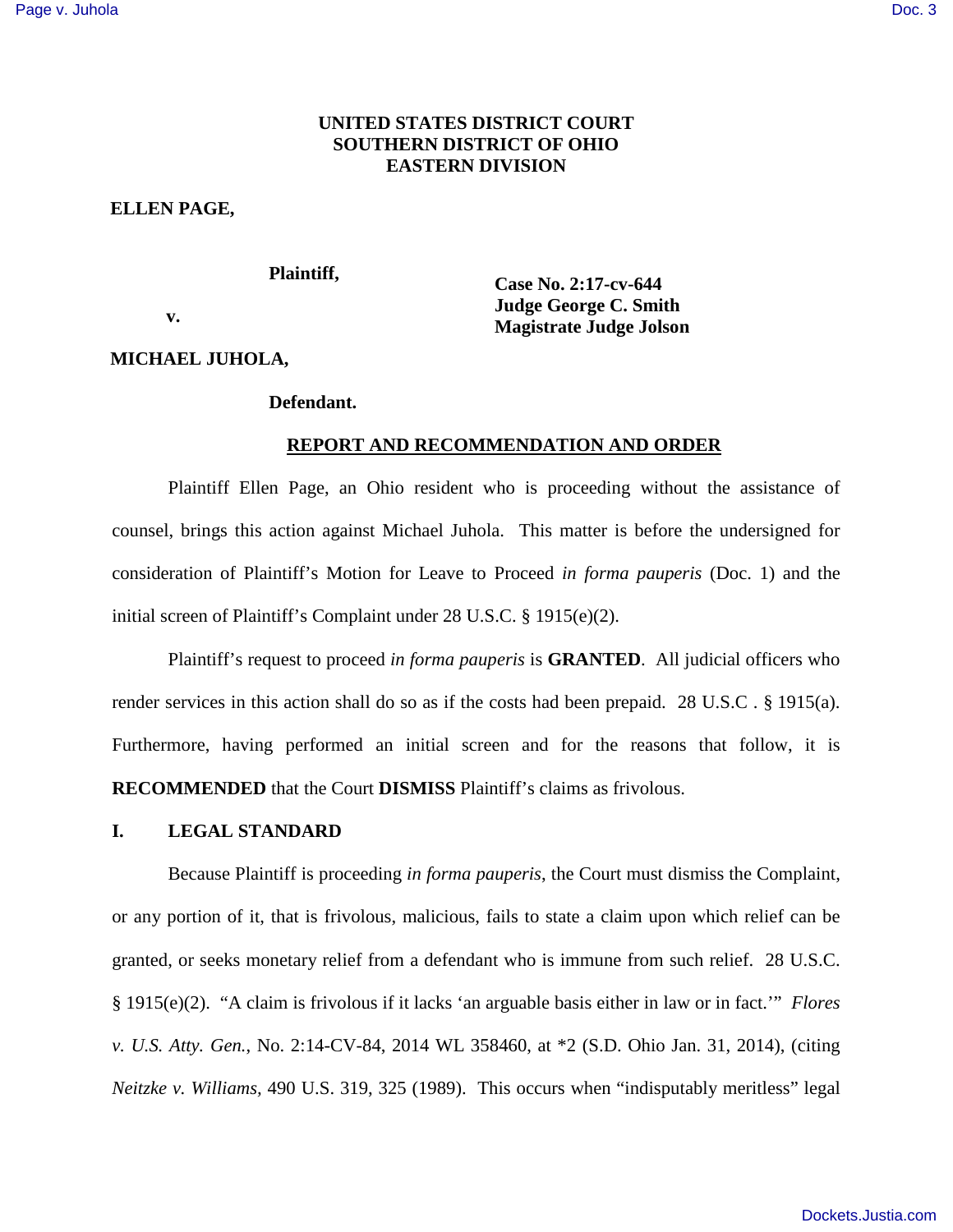theories underlie the complaint, or when a complaint relies on "fantastic or delusional" allegations. *Id.* (citing Neitzke, 490 U.S. at 327–28).

In reviewing a complaint, the Court must construe it in Plaintiff's favor, accept all wellpleaded factual allegations as true, and evaluate whether it contains "enough facts to state a claim to relief that is plausible on its face." *Bell Atl. Corp. v. Twombly*, 550 U.S. 544, 570 (2007). However, a court is not required to accept factual allegations set forth in a complaint as true when such factual allegations are "clearly irrational or wholly incredible." *Ruiz v. Hofbauer,* 325 F. App'x 427, 429–30 (6th Cir. 2009). "A claim has facial plausibility when the plaintiff pleads factual content that allows the court to draw the reasonable inference that the defendant is liable for the misconduct alleged." *Ashcroft v. Iqbal*, 556 U.S. 662, 678 (2009) (citing *Twombly*, 550 U.S. at 556). In sum, although *pro se* complaints are to be construed liberally, *Haines v. Kerner*, 404 U.S. 519, 520 (1972), "basic pleading essentials" are still required. *Wells v. Brown*, 891 F.2d 591, 594 (6th Cir. 1989).

#### **II. DISCUSSION**

Plaintiff's one-page Complaint contains rambling and incoherent statements. (*See generally* Doc. 1-2). Although portions are slightly illegible, the Court deciphered the Complaint, in its entirety, as follows:

Michael got his history for the medical opinion; he says he has; from collusion. This is the basis for the NONCOMPLIANT charge.

Marian Reis was chief cousin and chief friend and chief confidant of mom. When something was out-of-order for mom; Marian was chief deputy clerk for probate judge of Tuscarawas County. Marian would personally frame me for behavior for psychiatric assessment and medication. Those charges went all the way through the growth period and were too early in life for respectable diagnosing.

When mom's POA wanted to back out; she hired Michael to set up his own hearing, and magistrate, and attorneys and testimony for incompetence change to place himself as guardian.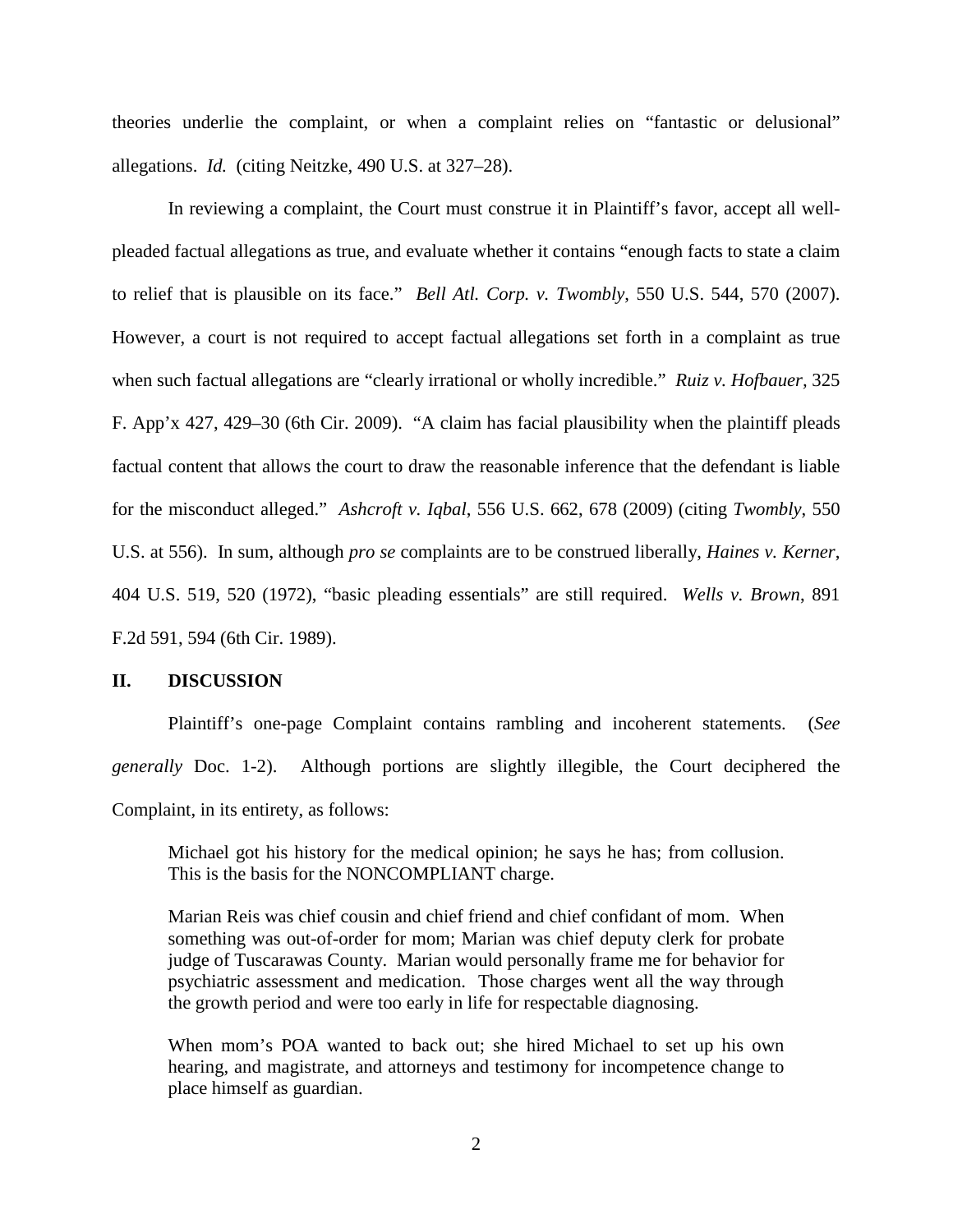None of his care conferences nor hearings were even legal. Michael never cared for anything for the Guardianee. He only ever approved to steal all the monies. It left me bankrupt.

(*Id.* at 3). Plaintiff seeks relief in the form of the Court "secur[ing] all of the Defendant's money for the Plaintiff." (*Id.* at 4).

Plaintiff's Complaint provides no factual content or context from which the Court could reasonably infer that Defendant violated Plaintiff's rights. *See Vehr v. Ohio Dep't of Parks Recreation Wildlife*, No. 2:13-CV-836, 2013 WL 4679073, at \*2 (S.D. Ohio Aug. 30, 2013). Instead, these allegations rise to the level of being "clearly irrational." *See Flores*, 2014 WL 358460, at \*3. Because Plaintiff's allegations set forth no legal theory and are premised on irrational allegations, the undersigned finds Plaintiff has failed to state a plausible claim for relief. Consequently, it is recommended that this action be dismissed as frivolous.

## **III. CONCLUSION**

Plaintiff's request to proceed *in forma pauperis* is **GRANTED**. However, having performed an initial screen and for the reasons set forth above, it is **RECOMMENDED** that the Court **DISMISS** Plaintiff's Complaint as frivolous.

### **Procedure on Objections to Report and Recommendation**

If any party objects to this Report and Recommendation, that party may, within fourteen (14) days of the date of this Report, file and serve on all parties written objections to those specific proposed findings or recommendations to which objection is made, together with supporting authority for the objection(s). A Judge of this Court shall make a *de novo* determination of those portions of the Report or specified proposed findings or recommendations to which objection is made. Upon proper objections, a Judge of this Court may accept, reject, or modify, in whole or in part, the findings or recommendations made herein, may receive further